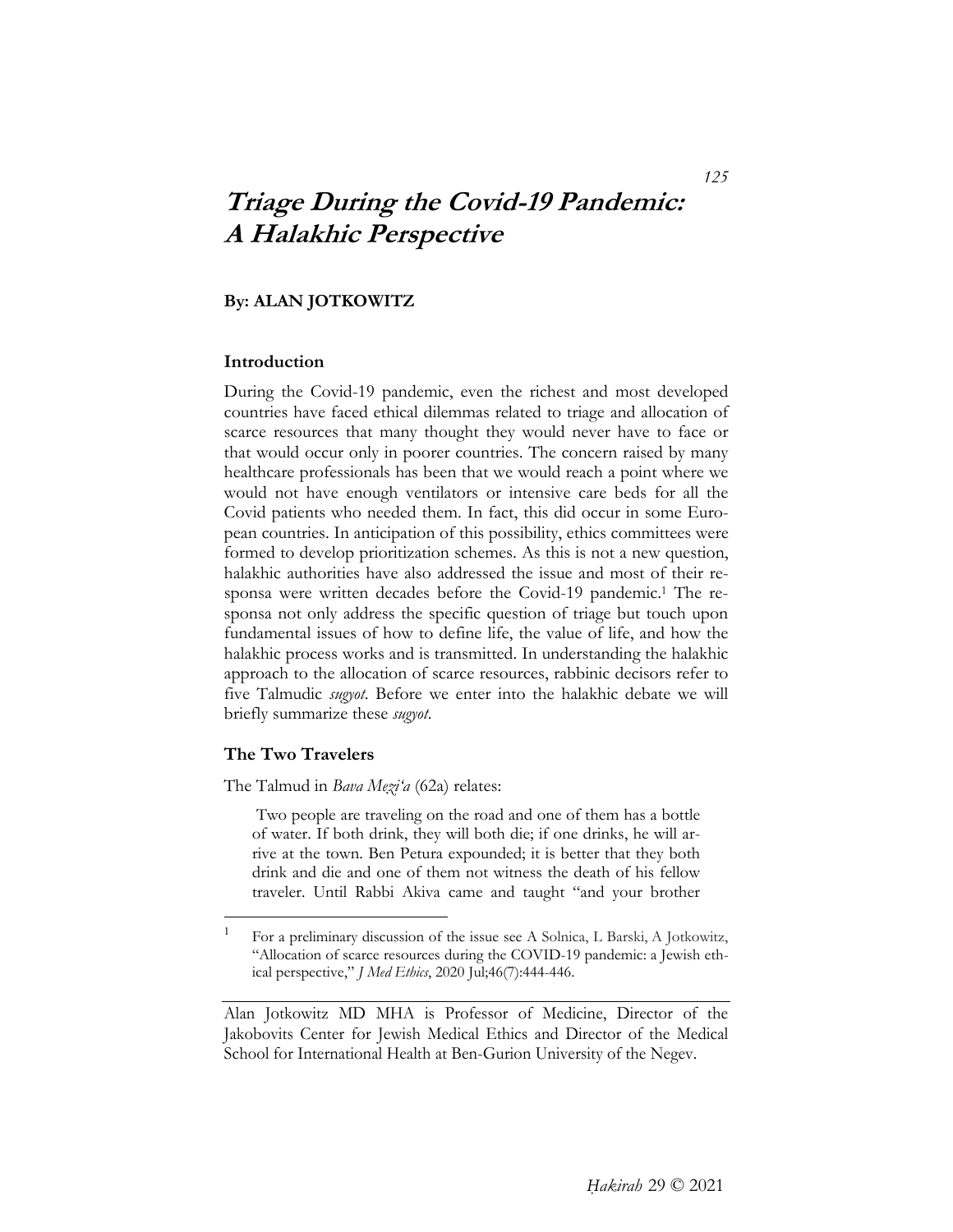shall live with you."2 Your life takes precedence over the life of your brother.

 Normative Jewish law follows Rabbi Akiva. There are a myriad of explanations of what is the precise point on which Ben Petura and Rabbi Akiva disagree. The *Hazon Ish*<sup>3</sup> interprets the dispute as revolving around the question of whether saving two lives for a short time is preferable to saving one life for an extended period of time. Ben Petura maintains that saving two lives even for a short time is preferable; therefore they should share the water. Rabbi Akiva feels that it is more important to save the one life. Applying Rabbi Akiva's logic to the allocation of scarce resources, it would follow that resources should preferably be used where lives can be saved as opposed to short-term extension of life.

#### **Who Goes First?**

The *mishnah* in *Horayot* 13a states:

A man takes precedence over a woman when it comes to saving a life and to restoring something lost. A woman takes precedence with regard to provision of clothes and to be redeemed from captivity. When both stand equal chances of being degraded, then the man takes precedence over the woman.

A *kohen* takes precedence over a *levi*; a *levi* to a *yisrael*; a *yisrael* to a *mamzer*; a *mamzer* to a *natin*; a *natin* to a convert; a convert to a free slave. When? When they are all equal. But if there were a *talmid ḥakham mamzer* and a *kohen gadol am ha-areẓ*, the *mamzer talmid hakham* takes precedence.

The Talmud does not explain why a man takes precedence over a woman, but two reasons are offered by the Rishonim. *Rashba* explains that the preference for saving the life of a man is based on a *derash* of the verse "and your brother shall live with you"4—your brother before your sister. No further explanation for this interpretation is offered (and to the best of my knowledge there is no other mention of this *derash* in the Tannaitic literature or other Rishonim). Rambam explains (and most

 $2^{\circ}$  Lev 25:36.

<sup>3</sup> *Ḥoshen Mishpat, Bava Meẓi'a, Likutim* 20, 62a. For an enlightened discussion of the philosophical basis for the disagreement between Ben Petura and Rabbi Akiva see Moshe Sokol, "The Allocation of Scarce Medical Resources: A Philosophical Analysis of the Halakhic Sources," *AJS Review*, Vol. 15, No. 1 (Spring, 1990) pp. 63-93.

<sup>4</sup> Lev 25:36.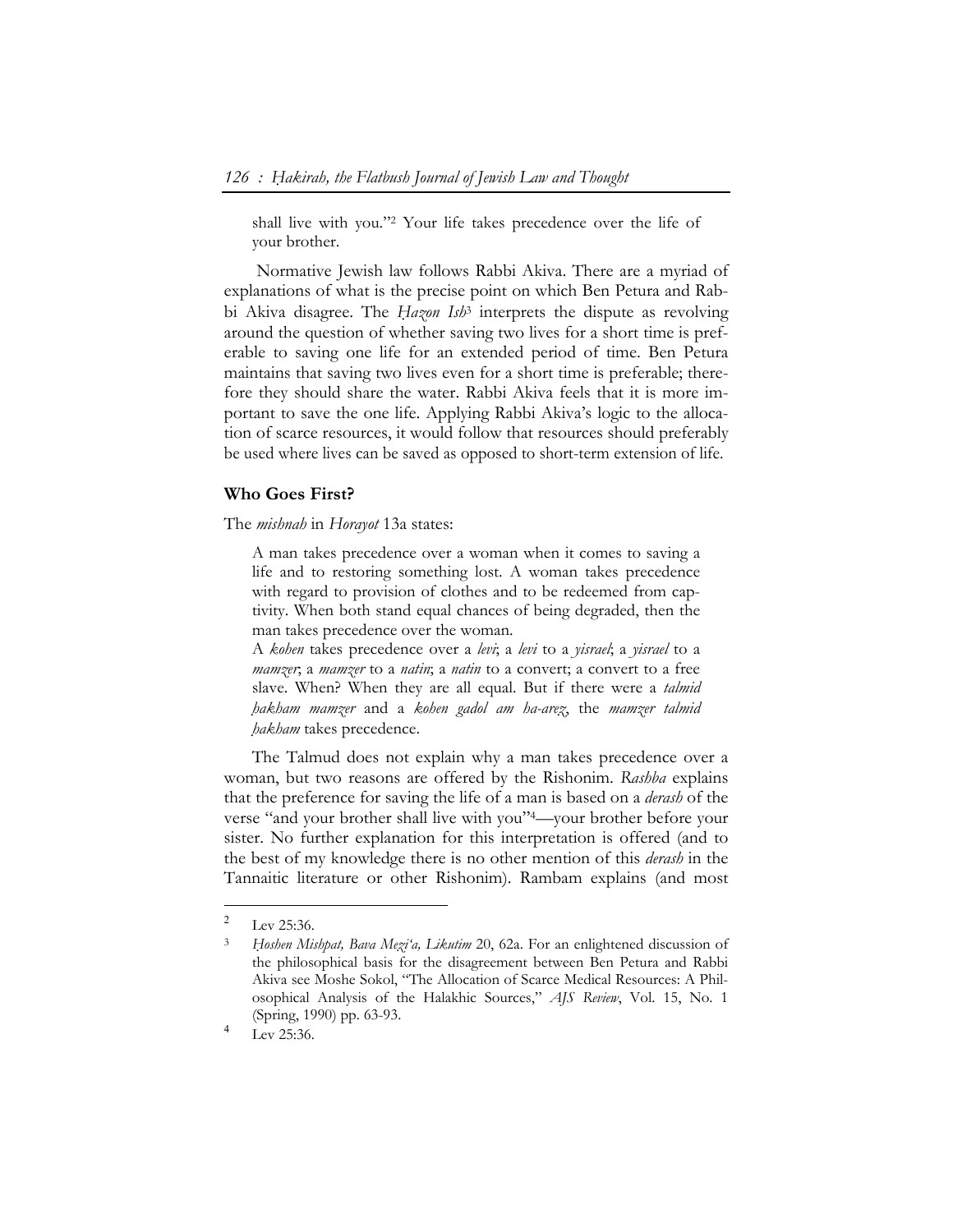commentators accept his interpretation) that the reason a man is favored is because he is obligated in more *mitzvot*.5 It is not clear why "obligation in *mitzvot*" would lead to preference in life saving. One can suggest two possible explanations: since the purpose of life in this world is to do *mitẓvot*, the fact that a man has the potential to do more *mitzvot* makes his life more valuable; alternatively, the fact that he is obligated in more *mitzvot* denotes a higher level of intrinsic sanctity.

 This second explanation is consistent with the explanation of the *gemara* of why a *kohen* takes priority over a *levi* based on the verse "the sons of Amram: Aaron and Moses. Aaron was set apart, to sanctify him as holy of holies."6 A *Levi* is before a *Yisrael* because of the verse "At that time, God set apart the tribe of *Levi*," and a *yisrael* comes before a *mamzer* because the *yisrael* is genealogically pure and the *mamzer* is not. These explanations are apparently based on stratifying the holiness of a person based on genealogy. However, this prioritization scheme is apparently upended by the conclusion of the *mishnah*, which bases priority on level of Torah knowledge that a person has acquired.

 The *gemara in Horayot* 13a adds another element to the equation: "It was taught in a *baraita*: a *kohen gadol* anointed for war takes precedence [in life saving] over the vice *kohen gadol*," because, as Rashi explains, the public needs him in case of a war. Priority given to a *talmid ḥakham* recognizes past achievements, and the priority given to the *kohen gadol* anointed for war takes into account future communal needs. The priority given to a man can also be viewed from the utilitarian perspective of maximizing potential *mitzvah* observance.

The question that all decisors relate to is the relevance of the Mishnah's prioritization scheme to modern questions of triage.7

<sup>5</sup> Rambam, *Perush ha-Mishnah*, *Horayot* 13a.

<sup>&</sup>lt;sup>6</sup> I Chronicles 23:13.

<sup>7</sup> For further discussion of the relevance of the Mishnah to modern discussion of triage see Alan Jotkowitz, "'A Man Takes Precedence Over a Woman when it Comes to Saving a Life': The Modern Dilemma of Triage from a Halakhic and Ethical Perspective," *Tradition* 47:1 2014 pp. 48-68. And Chaim Rapoport, "The Halachic Hierarchy for Triage: Rebuttal of a Contemporary Review," *Le'ela,* June 2001, 27-38.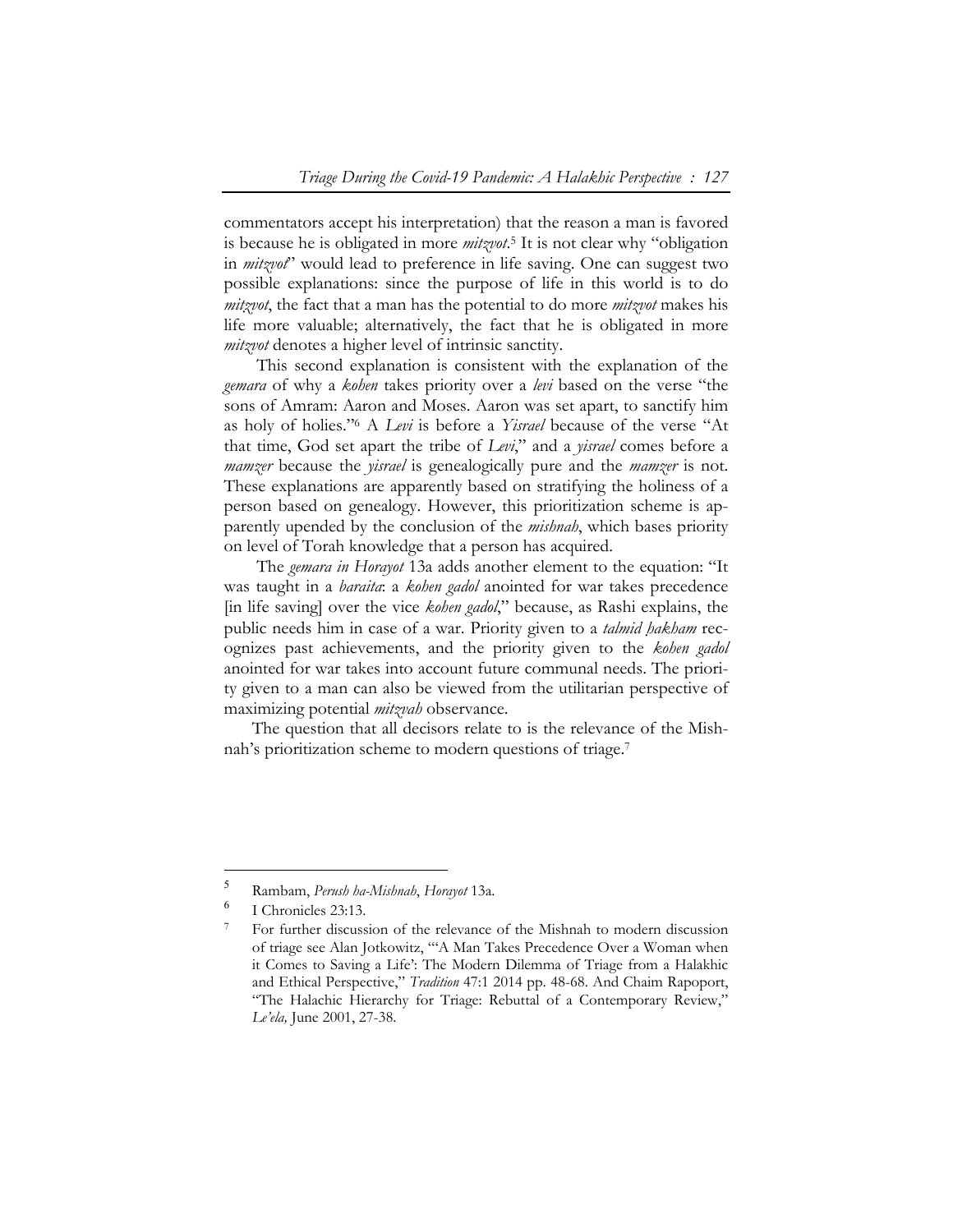#### **<sup>H</sup>***̣***ayyei Sha'ah (Momentary Life)**

The *gemara* in *Avodah Zarah* 27b states:

If a patient will possibly live and possibly die if not treated he may not be treated by a pagan doctor. However, if he will surely die if not treated he can be treated. Can this be? He still has momentary life *(ḥayyei sha'ah*) that is put in danger by receiving treatment form the pagan doctor. We are not concerned about momentary life.

*Rashi* comments that even if it is definite that the pagan doctor will kill the Jew, one is allowed to take the risk because without going to the doctor one will surely die.8 The *gemara* brings support for this assertion from the story in II Kings 7 where the army of Aram laid siege to a Jewish town suffering from starvation. Four Jewish lepers decided to surrender to the enemy based on the reasoning that if they stay near the city they will surely die of starvation—so what do they have to lose by giving themselves up?

The decisors conclude from this *gemara* that one may risk momentary life in an attempt at a cure. For example, a patient is allowed to undergo a risky operation if there is a potential for cure. The rabbis debate the parameters of this law (e.g., how much risk is acceptable and who decides), but the concept is accepted. The question they debate is whether this principle of "we are not concerned about momentary life" in risk assessment is relevant to questions of triage.

# **Treifah**

-

A *treifah* is generally defined as someone who has less than a year to live. There are decisors who relate differently to a *treifah* in life-and-death halakhic decision making. For example, the *Meiri* in *Sanhedrin* 72b suggests that one can hand over a *treifah* in order to save a group of people but one would not be allowed to hand over a healthy person. The *Meiri Sanhedrin* 78a also suggests that the concept of "*ve-hiẓalu ha-edah"* does not apply to a *treifah*. The *Minḥat Ḥinukh* maintains that one is not allowed to kill a *rodef* who is threatening the life of a *treifah* because one is not liable for the death penalty if one kills a *treifah*.

What all these positions have in common is that from a halakhic perspective, a *treifah* does not have the status of a normal, healthy person in certain life-and-death situations. The obvious question is whether this assumption has relevance to triage.

<sup>8</sup> Rashi, *Avodah Zarah* 27b. s.v. *safek ḥai safek met*.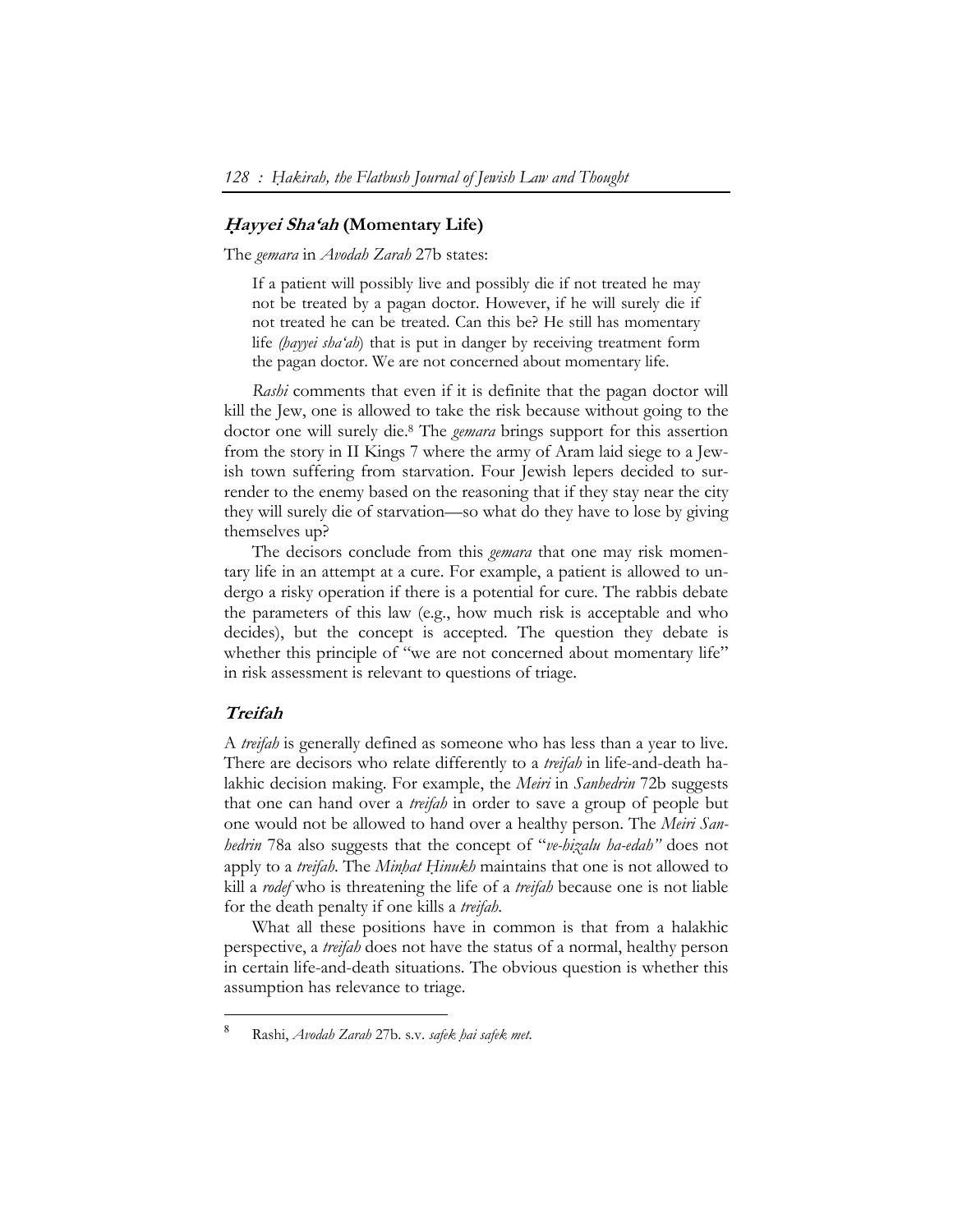## **Bezayon Ha-met (Desecration of the Dead)**

The Jewish legal prohibition on disfigurement of the dead leads to the ethical principle of respect for a corpse and the moral sensitivity that one should develop towards a dead body. The consensus of rabbinic opinion following the landmark ruling of Rav Ezekiel Landau (the *Noda Be-Yehuda*) is that any disfigurement of the dead is strictly prohibited unless there is a reasonable and immediate prospect of saving a human life.9 This dispensation is known in rabbinic parlance as "at hand"; in other words, there has to be an identifiable person "at hand" who can immediately benefit from the medical knowledge obtained from the autopsy (Rabbi Jakobovits maintains that one had to take into account new circumstances in applying the principle of "at hand." Due to modern communication, patients all over the world can be considered "at hand.")10 The *Ḥazon Ish* expands the definition and maintains that the second patient does not have to be literally "at hand" but it is enough that there is a high probability that a second patient will appear.11

# **Modern Decisors**

**Rav Moshe Feinstein.** Rav Moshe Feinstein takes a similar position to the *Ḥazon Ish* that scarce resources should be used for the saving of long-term life. He writes regarding two patients who simultaneously come to the emergency room, one who can only live a short time (*ḥayyei sha'ah*) even with medical intervention, and one who can be saved (*ḥayyei olam*) but may not even require treatment, and there is only one bed available—who should be treated? He replied that the physicians should treat the patient that can be saved. He explains:

"And the reason is obvious that the life of someone who can be saved and live a normal life gets precedence over someone who is dying and the physician is unable to cure, but the dying patient does not have an obligation to save someone else with his life, and if he was treated first he does not have to give up his place."12

It is interesting that he does not give a source for this ruling.

 $\ddot{\phantom{a}}$ 

<sup>9</sup> *Noda Bi-Yehuda* 2:210.

Immanuel Jakobovits, *Jewish Medical Ethics: a comparative and historical study of the Jewish religious attitude to medicine and its practice* (New York: Bloch, 1975) pp. 282- 283.

<sup>11</sup> *Ḥazon Ish, Ohalot* 22:32.

<sup>12</sup> *Iggerot Moshe, Ḥoshen Mishpat*, Part 2 #73:2.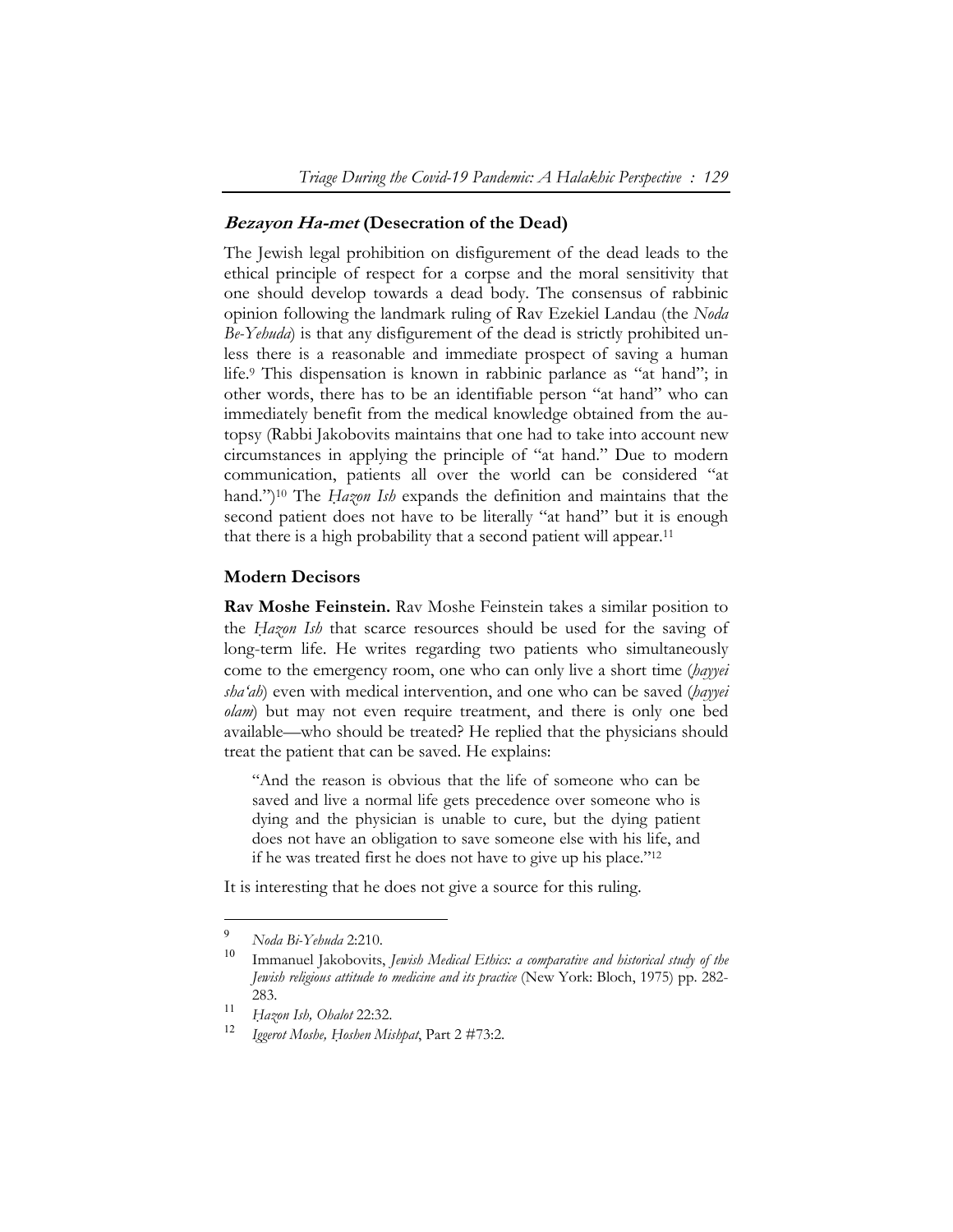While useful guidance, the categories of Rav Feinstein are not always applicable to modern medicine. When a patient comes to the hospital to be treated it is very difficult to categorize him as either a potential *ḥayyei sha'ah* or a *ḥayyei olam;* the goal of treatment is to make all patients into *hayyei olam*. Rav Feinstein was obviously aware of this difficulty and in his responsum defines the *ḥayyei sha'ah* patient as only appropriate for palliation in his words, "to treat the pain." Again this is less useful guidance for physicians, as it is intuitively obvious to most that they would not prioritize the palliative care patient. In a subsequent responsum<sup>13</sup> he clarified his definition of *ḥayyei sha'ah:* 

I was asked to define exactly what is considered a *hayyei sha'ah* and what is considered a *hayyei olam*. If you have in front of you two patients and you can cure both of them, you should treat the patient who will live more than a year because he has not lost his *ḥezkat hayyim* as opposed to the one who, according to the doctor's opinion, won't live for more than a year because he is considered a *treifah*.

One gets the sense that Rav Feinstein recognized the difficulty of his relying on the *ḥayyei sha'ah* paradigm in his original responsum from two years earlier (1984 *vs* 1982) and now uses the *treifah* model in contrast to a *ḥayyei sha'ah* model. Again he brings no proof for this contention and the rationale from a purely halakhic perspective is difficult to understand because there is universal agreement that one is required to save the life of a *treifah* even at the expense of Shabbat desecration. In addition, it is very difficult for physicians to predict who is going to die within a year, and the choice between a *ḥayyei olam* and a *treifah* is rarely the choice the physician faces.

**Rav Moshe Sternbach.** The modern halakhic conversation on the topic of triage was started when Rav Sternbach was in South Africa and was asked the following question by a Jewish doctor:

The hospital where I work obtained one new resuscitation machine and with this machine one can extend the lives of patients who can only live for a short time (*h* ayyei sha'ah) because their internal organs are collapsing and they are *treifah*. But on the other hand, every day patients who can be cured are also arriving at the hospital. If you use the machine to save the *treifah* who can only live a short time you will not be able to disconnect the machine and connect to

<sup>13</sup> *Iggerot Moshe, Ḥoshen Mishpat*, Part 2 #75.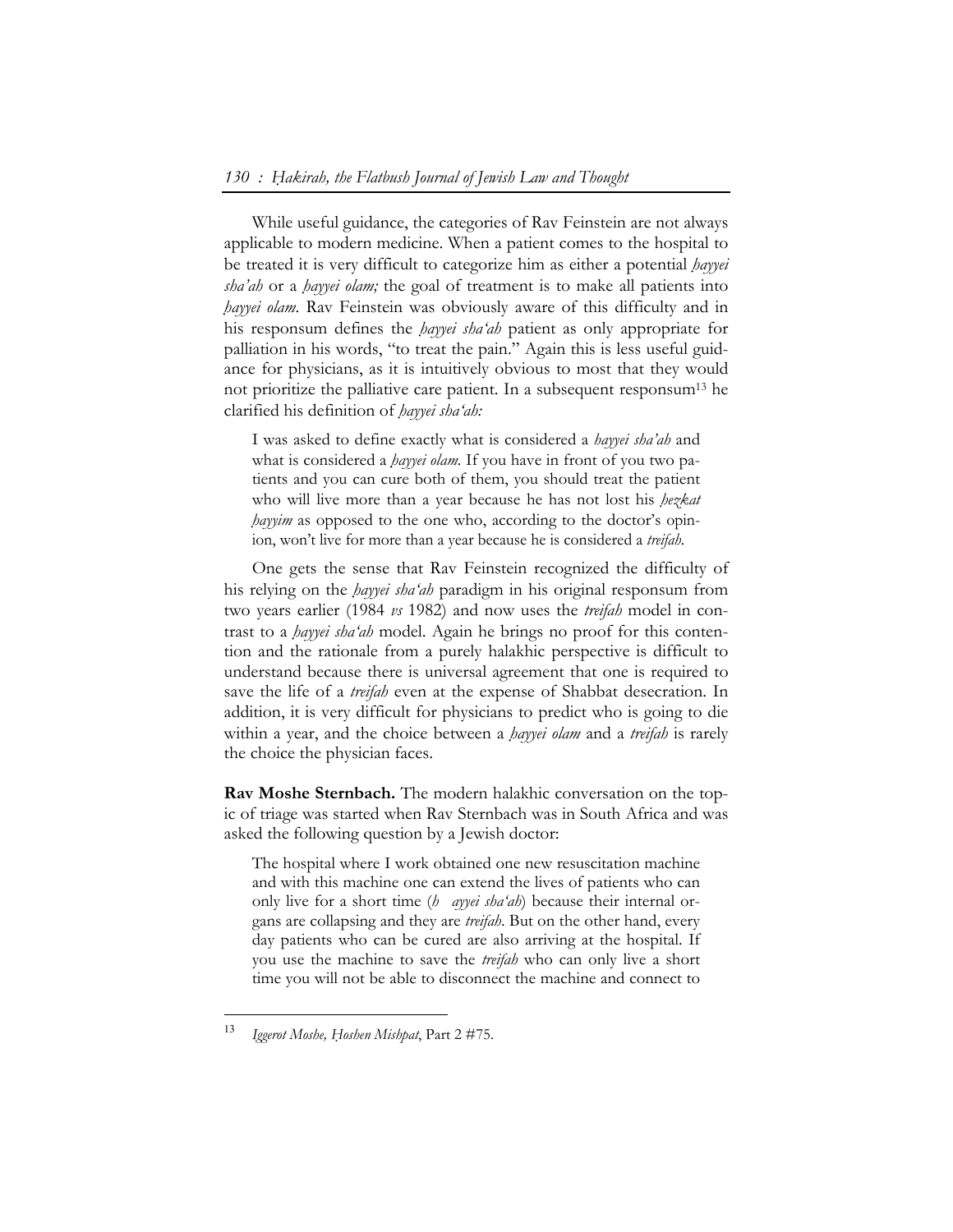the patient who can be saved because you are actively killing the first person. And even if you decide that one is allowed to disconnect the machine from the *treifah* to connect to a person who can be saved, the *treifah'*s family will shout and raise their voice and will not allow one to take the machine. Therefore, the hospital decided to only use the machine for patients who can be saved because it does not make sense to waste the machine on *treifos* whose life can only be saved for a short time. Every day a Jewish patient whose life can be saved comes to the hospital and because of this rule many Jews have been saved. But the doctor is wondering whether according to the Torah one is not allowed to act this way and one should save the *h* ayyei sha'ah patients.<sup>14</sup>

The doctor is in reality asking two questions. Do we save a *ḥayyei olam* before a *ḥayyei sha'ah*? And can we hold lifesaving equipment in abeyance for a *ḥayyei olam*?

Rav Sternbach gave his answer and due to the gravity and importance of the question asked for the opinions of other senior decisors, whose opinions we will also review.

He concurs with the decision of the hospital on both issues. He bases his position on the halakhic opinions that we have seen above that a *treifah* is not considered a complete person.

He takes the position one step further. He compares a *treifah* to a fetus and, based on the *Minḥat Ḥinuch*, feels one should be stricter with a fetus because the fetus has the potential to live a normal life span while a *treifah* is doomed to die.

In comparing a *treifah* with a fetus, Rav Sternbach is essentially arguing that there is a continuum of what we consider life. Human life is not a binary equation but exists in degrees. Abortion in certain instances is allowed because we are not dealing with a fully developed human life but an entity with potential for life. On the other end of the spectrum, the halakha does not accord the *treifah* the same legal rights as a healthy individual because a *treifah* represents the waning of human life. Rav Soloveitchik in *The Emergence of Ethical Man* strenuously disagrees with this characterization of human life.

A man in the state of coma possesses all the rights with which the human being is endowed. Whoever inflicts harm is liable for the act. The slaying of a *goses* is synonymous with the murder of a healthy sane person. [...] There is not a single opinion in the Tal-

<sup>14</sup> Moshe Sternbach, *Teshuvot Ve-hanhagot, Ḥoshen Mishpat* #858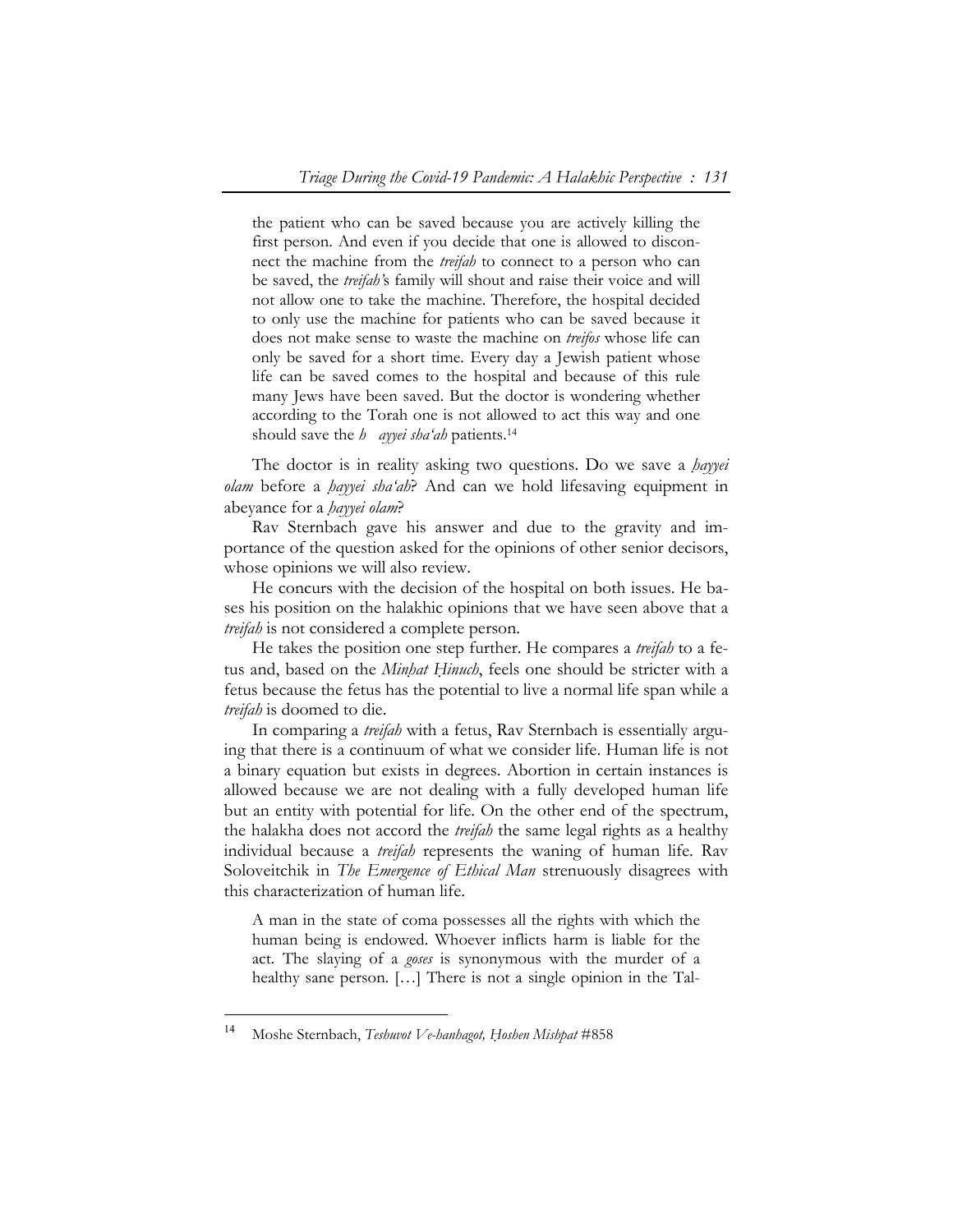mud that tends to deprive the *goses* of his civil rights and juridic qualifications. If Halakhah had identified the idea of man with that of consciousness, logos, intellectual activity, anthropology, then neither the embryo, nor the newborn, nor the man in the comatose state could be considered under the aspect of juridic person. Let us not forget that the embryo or the dying man deprived of all faculties resembles the plant far more than the animal. Instinct, sensation, active response to stimulation, locomotion, and many other neurological processes that characterize animal existence are completely extinct in such persons. And still, man remains man.15

Based on the *Hazon Ish's* expansive interpretation of what is considered "at hand"—that the second patient does not have to be literally "at hand" but it is enough that there is a high probability that a second patient will appear to allow for an autopsy—he concurs with the decision of the hospital to hold the equipment for a patient with a better prognosis.

**Rav Eliezer Waldenberg.** Rav Waldenberg rejects the contention of Rav Sternbach that the life of a *treifah* has less halakhic "value" than that of a healthy individual. He nonetheless agrees with the decision of the hospital in Johannesburg because he bases his opinion on the distinction between *ḥayyei sha'ah* and *ḥayyei olam*. 16 The potential for long life overrides momentary life and thus one preferentially saves someone with the potential to live a normal lifespan. Apparently Rav Waldenberg is more concerned with potential life gained than the lack of halakhic protection for a *treifah*. In support for his position he brings the *Pri Megadim* who writes, "If there is one who is definitely ill according to the doctor's estimation and one who is doubtful (*safek*) and medication is only available for one of them, the definite takes precedence over the doubtful."17

He agrees with Rav Sternbach that one may hold the equipment in abeyance if there is reasonable certainty that a healthier patient will arrive in need of the equipment.

**Rav Shmuel Wosner.** Rav Wosner also has great difficulty with the assertion that from a halakhic perspective a *treifah* is less of a life than a healthy person.18 To my reading, he correctly points out that the *sugya* in *Avodah Zarah* which discusses *ḥayyei olam* is not relevant to our discus-

-

<sup>15</sup> Joseph Soloveitchik, *The Emergence of Ethical Man* (Ktav: Jersey City, 2005) p. 29.

<sup>16</sup> Eliezer Waldenberg, *Ẓitẓ Eliezer* 17:10.

<sup>17</sup> *Pri Megadim, Oraḥ Ḥayyim, Mishbeẓot Zahav* #328.

<sup>18</sup> Shmuel Wosner, *Shevet Ha-levi, Ḥoshen Mishpat* #242.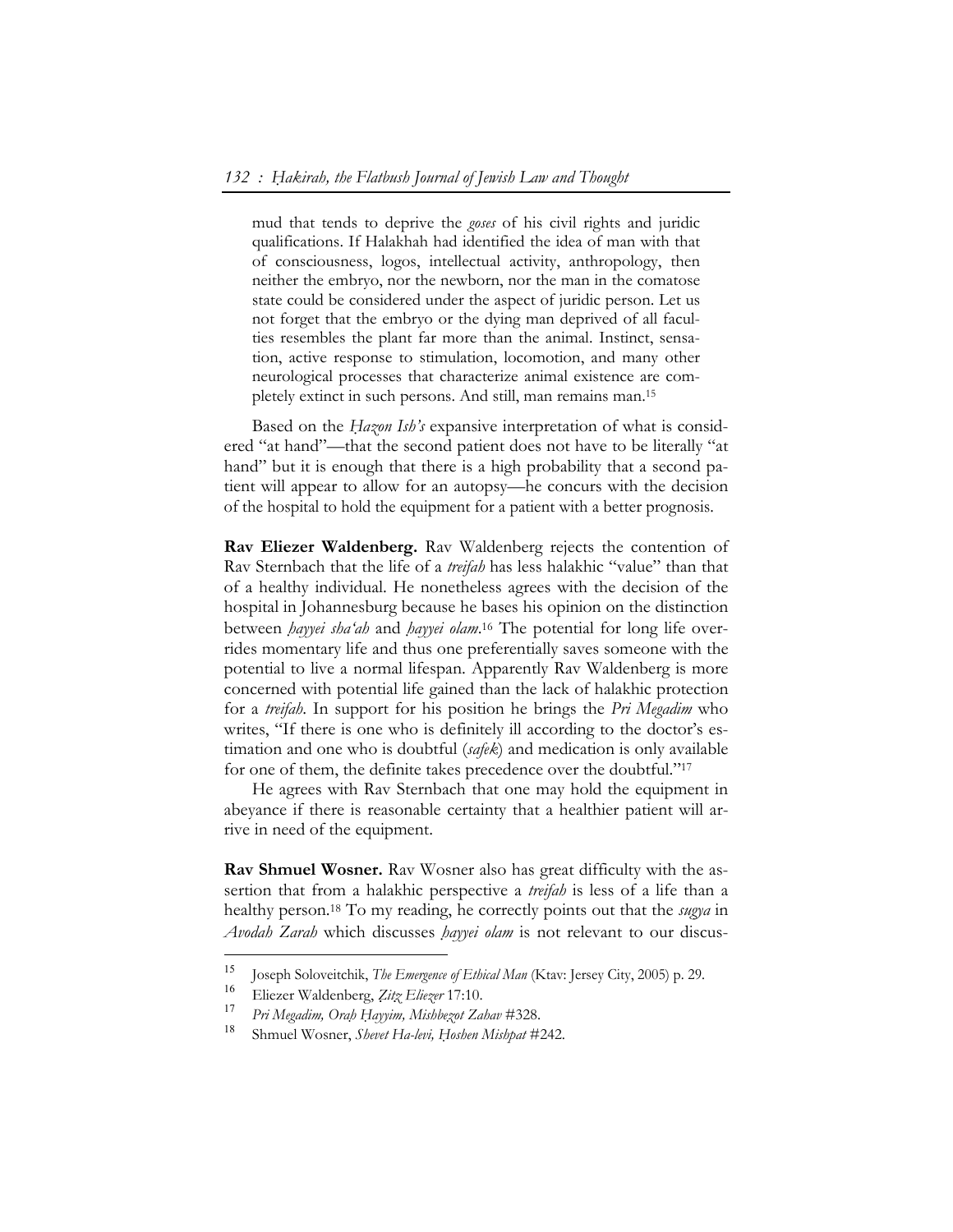sion. In *Avodah Zarah* the question being discussed is whether one can risk *ḥayyei sha'ah* for the possibility of *ḥayyei olam* in the same individual; for example, can a sick patient undergo a risky operation which has the potential for cure but also might kill him? In contradistinction, our question relates to two different individuals, one who is a *ḥayyei sha'ah* and the other one who is a *ḥayyei olam*; it is not a question of risk assessment but rather of triage.

He takes another somewhat surprising approach to answering the question and bases his position on the *mishnah* in *Horayot*. He maintains that what the *mishnah* is teaching us is that there are rules in lifesaving. And just as there is a rule that a "man comes before a woman," so too there is a rule that a *ḥayyei olam* comes before a *ḥayyei sha'ah*. What the *mishnah* in *Horayot* teaches is that there are rules in allocation of scarce resources; however, he does not explain the source of the rule that a *ḥayyei olam* comes before a *ḥayyei sha'ah*. Similarly, the story of the two travelers teaches the rule that you come before your friend in lifesaving.

This assumption that there has to be rules regarding lifesaving is not shared by all scholars. For example, Rabbi Emanuel Rackman writes:

When one must choose between two persons, who will live and who will die, the decision must be that of the person who will act upon it and not that of the state or any of its duly authorized agents… the rich legal literature of Judaism provides him with no imperatives. No court will authorize his action in advance and no functionary of the state will or should be his surrogate to decide for him. The only sanction he may suffer will come from his conscience and public opinion. His problem is exclusively ethical and not legal in character.19

Rabbi Rackman's broad assertion that the halakha is neutral regarding moral decisions relating to questions of life and death is difficult to defend. The halakha is unequivocal in stating that non-Jews are deserving of capital punishment for performing an abortion and it is absolutely forbidden for a Jew or non-Jew to kill a terminally ill patient. The fact that in both cases one might not be actually punished either due to the fact that Jewish courts have no jurisdiction over non-Jews or a technical exemption that the court does not carry out a death sentence if one kills a terminally ill patient does not in the least mean that the decision is left

<sup>19</sup> Emanuel Rackman, "Priorities in the Right to Life," in *Tradition*; and *Transition Essays Presented to Chief Rabbi Sir Rabbi Immanuel Jakobovits to celebrate twenty years in office*, Jonathan Sacks, ed., 235-244 (London: Jews College Publication, 1986).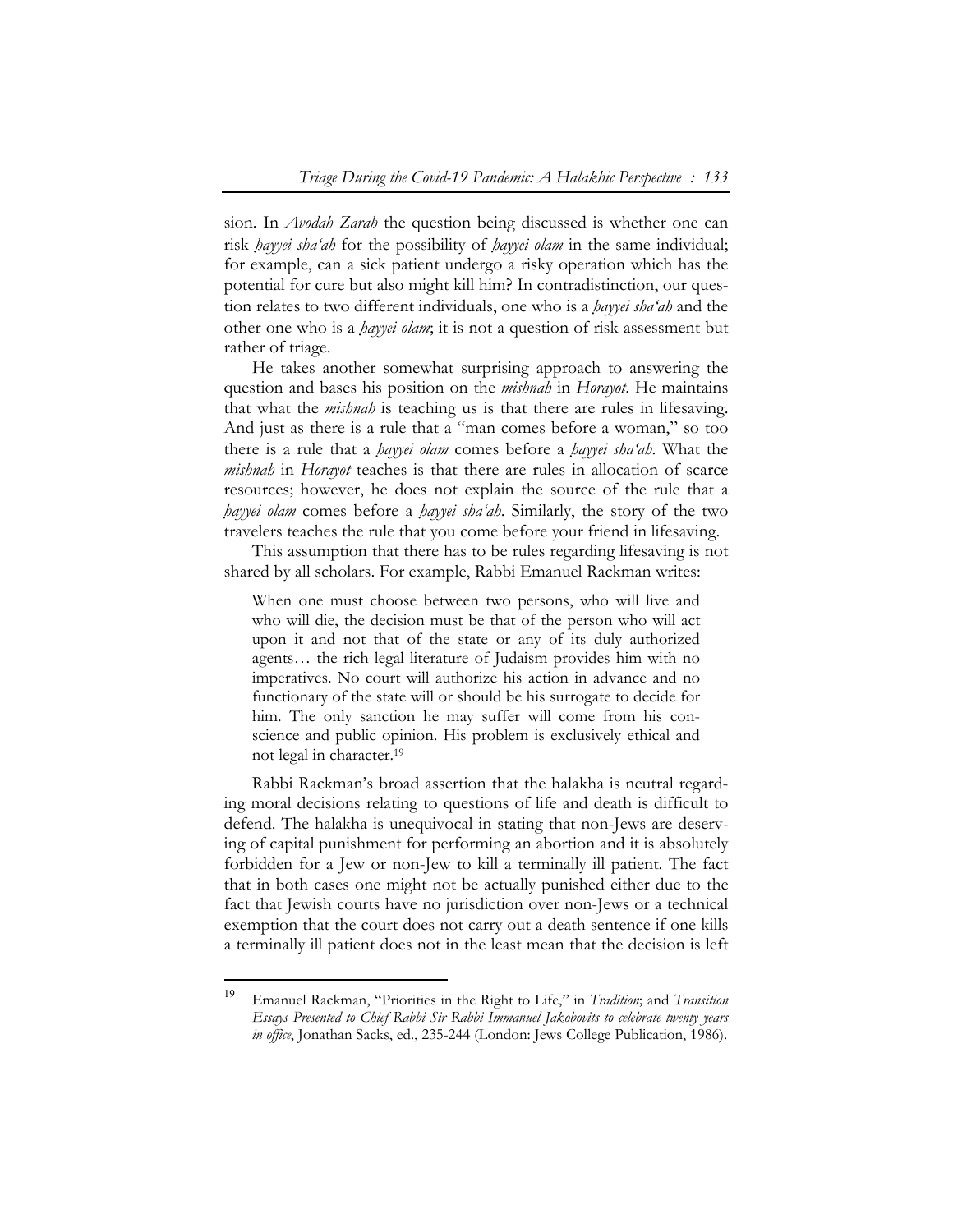to the individual. Halakha does not shy away from rendering legal decisions even to the most difficult moral questions. The fact that there has and always will be a difference of opinion does not give the individual the freedom to decide. Halakha does not offer "guidance" in these situations but binding directives.

However, Rav Wosner disagrees with Rav Sternbach and Rav Waldenberg on the extension of the *Ḥazon Ish*'s principle to the case of the hospital in Johannesburg because there is an obligation right now to extend the life of the *ḥayyei sha'ah* which one is not allowed to defer in anticipation that a more viable patient will arrive.

**Rav Shlomo Zalman Auerbach.** Rav Auerbach also addressed the question from the hospital in Johannesburg and writes

The decision of the hospital to not use the machine for the *treifah* patient based on the assumption that every day they can save healthy patients is possibly right even though it is not totally clear to me. But in any event the administration decided that this is the policy and because of this I agree with it."20

It is interesting that Rav Auerbach places much weight on the decision making of the responsible party, in this case the hospital administration. The reason for this might become clearer in a second responsum he wrote to Dr. Glick on the question of triage.

The text of the question has never been published until now.

How should one act in situations which occur almost daily in peaceful times and much more during wartime when we do not have enough resources to treat all emergencies who come at the same time? Are there any rules which should guide us on how to prioritize the patient? Should we devote more time to a patient for whom there is a higher probability that the physician can make a difference? Can we make the decision based on age, social standing, disease, who came first? Can we take a ventilator from one patient and give it to another [patient] who is worse off or his chances [for cure] are better? (The translation was approved by Dr Glick.)

Rav Auerbach responds citing the *Pri Megadim* quoted above that "the definite takes precedence over the doubtful" and continues "and thus one first has to take into account [when making triage decisions] the degree of danger and the chance for cure."

-

<sup>20</sup> Shlomo Zalman Auerbach, *Minḥat Shlomo* #86 second edition.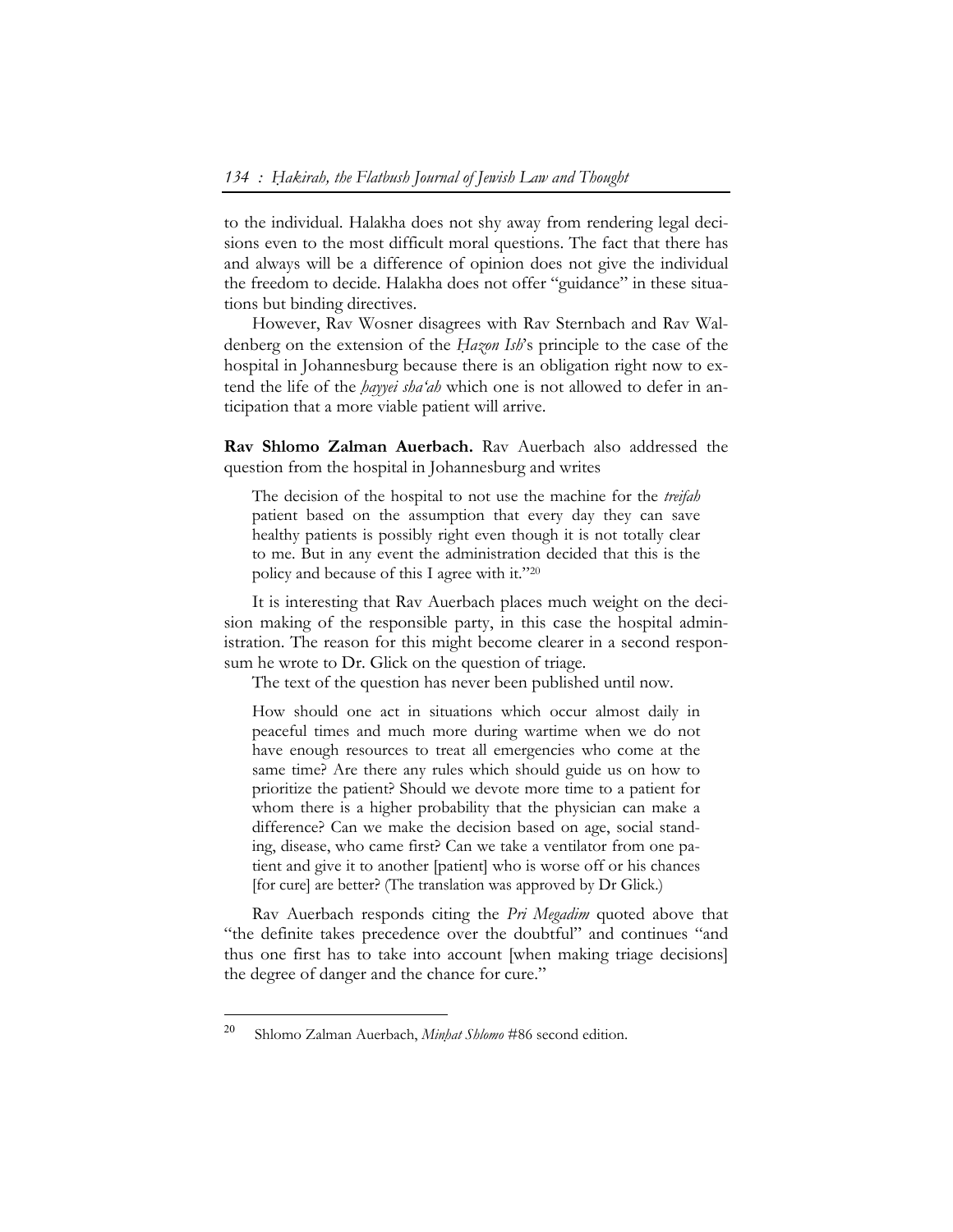By adding the criterion of "chance for cure," Rav Auerbach is making an halakhic innovation that we have not seen before. Other decisors have certainly factored into their decision-making the degree of danger the patient is facing or the patient's life expectancy but the utilitarian approach of "chance for cure" is new and consistent with a modern approach which highly values the principle of saving as many lives as possible when faced with limited resources.

Rav Auerbach continues: "Regarding a ventilator it seems to me that this depends on the opinion of the doctor when in the majority [of cases] there will be no further benefit [to the patient] it is better to move it [the ventilator] to a second [patient]."

What is interesting about this statement is that not only does he allow one in certain circumstances to transfer a ventilator from one patient to another but he apparently leaves the decision to the physicians caring for the patients.

It is also important to note that for whatever reason this sentence was deleted from the second edition of *Minḥat Shlomo* even though it appears in the version of the responsum published in *Assia*. Rabbi Auerbach ends his responsum with characteristic humility: "The questions are very difficult and I do not have conclusive proofs [for my positions]."21

#### **The Interpreters**

With the rapid advances in medical technology and therapeutics in the second half of the twentieth century, complicated medical halakhic questions arose, mostly related to reproduction and end-of-life care. To help answer these questions, decisors turned to physicians and scientists with expertise in medicine, ethics, and halakha for advice and guidance. Not only did these experts help explain the medical facts to the rabbis but they also relayed their opinions to the laity and general public. Many of these interpreters became accepted and respected authorities on their own merits. Most of the decisors wrote their opinions in responsa which are very difficult to read and understand without a sophisticated halakhic background, and these experts translated and explained these crucial halakhic opinions which literally had life-or-death implications for many people. But the question always arises of how faithful are the interpreters to the original meanings of the text and is the line ever crossed between interpretation and offering one's own opinion?

 $21$  Ibid.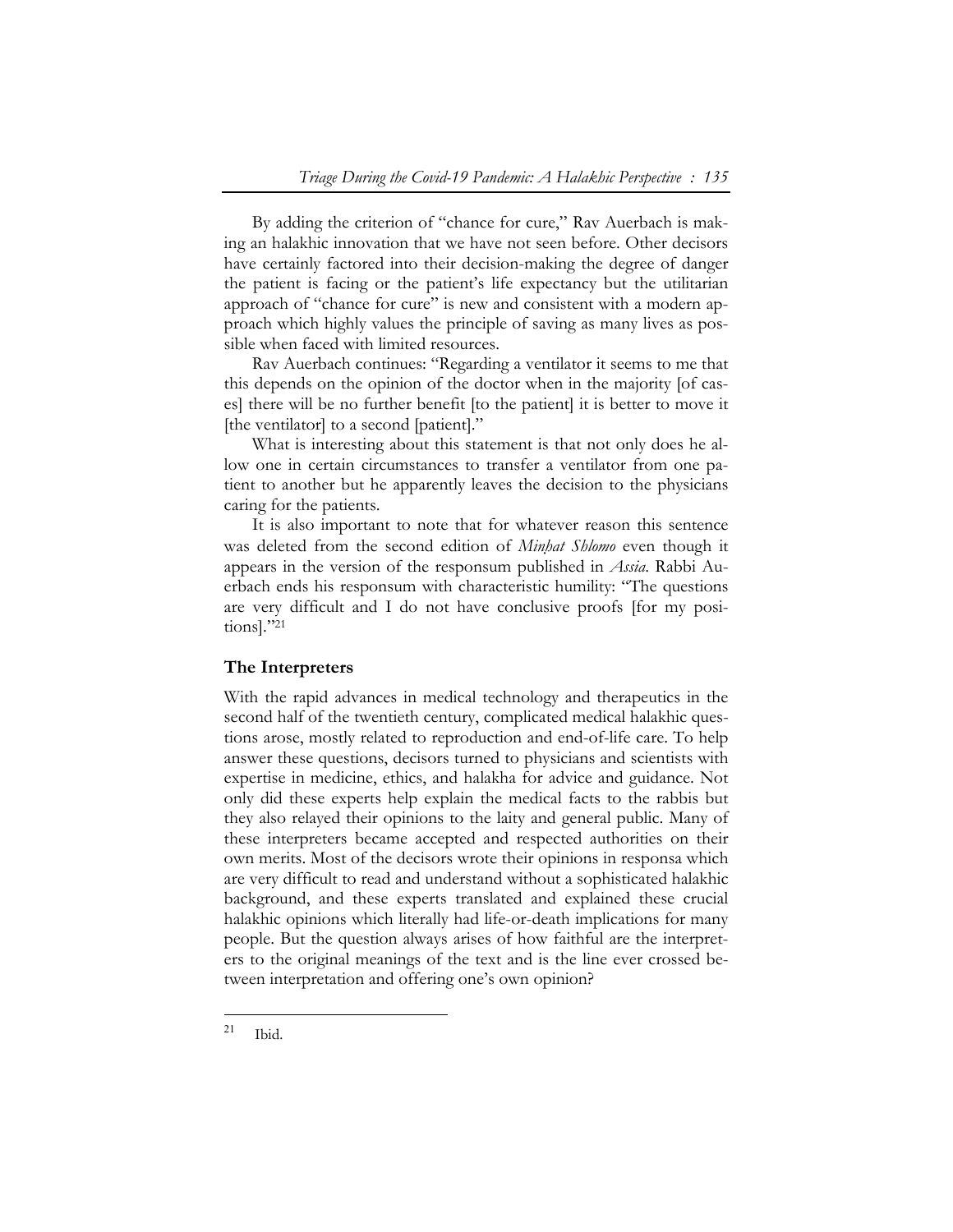Rabbi Moshe Tendler is not only the son-in-law of Rav Moshe Feinstein but a distinguished halakhic authority in his own right and a professor of biology at Yeshiva University. He advised Rav Feinstein on many medical-halakhic issues and many of Rav Feinstein's responsa are addressed to him. He also translated to English many of the responsa, particularly those related to end-of-life care. In what he maintains is a translation of Rav Moshe's responsum, he writes:

In my opinion [Rav Moshe], if both arrive at the same time, the decision should be made on the basis of medical suitability. The one who has the best chance of being treated and cured should be given the available bed.22

My translation is as follows:

In my [Rav Moshe] opinion, if both come at the same time and no one has been brought yet [to the intensive care unit], you have to bring first [to the ICU] the one who according to the doctors can be cured.

The original Hebrew is as follows:

 $\overline{a}$ 

נראה לע"ד שאם באו שניהם בבת אחת, היינו קודם שהכניסו האחד מהם צריך .precise fully not perhaps is translation s'Tendler Rabbi להכניס בתחלה את מי שלדעת הרופאים הנמצאים שם יכולין לרפאותו.

Rabbi Dr. Avraham Steinberg is a rabbi and a pediatric neurologist and recognized as perhaps the leading contemporary scholar of Jewish Medical Ethics. He is the author of the *Encyclopedia of Jewish Medical Ethics* and a close student and interpreter of the medical responsa of Rav Auerbach and Rav Waldenberg. In his usual comprehensive and lucid style he wrote a compendium of laws related to Covid-19 summarizing the various opinions. In this work, he has a section on triage where he writes: "Determinations based on gender, race, religion, nationality, economic status, communal status, vocation, and the like are not factors in determining precedence."23

What's surprising about this statement is that there is no reference. All of Rabbi Steinberg's works have extensive references and footnotes and that is part of their greatness. For example, in this brief monograph

<sup>22</sup> Moshe Dovid Tendler, *Responsa of Rav Moshe Feinstein* (Hoboken, NJ: Ktav, 1996) p. 42.

<sup>23</sup> Avraham Steinberg, "The Coronavirus Pandemic 2019-20 Historical, Medical and Halakhic Perspectives," p. 37 available at https://7d4ab068-0603-408d-89dffac4580e17c4.filesusr.com/ugd/8b9b1c\_57ceba840c284bb8a3fe96f7d257a90b.pdf.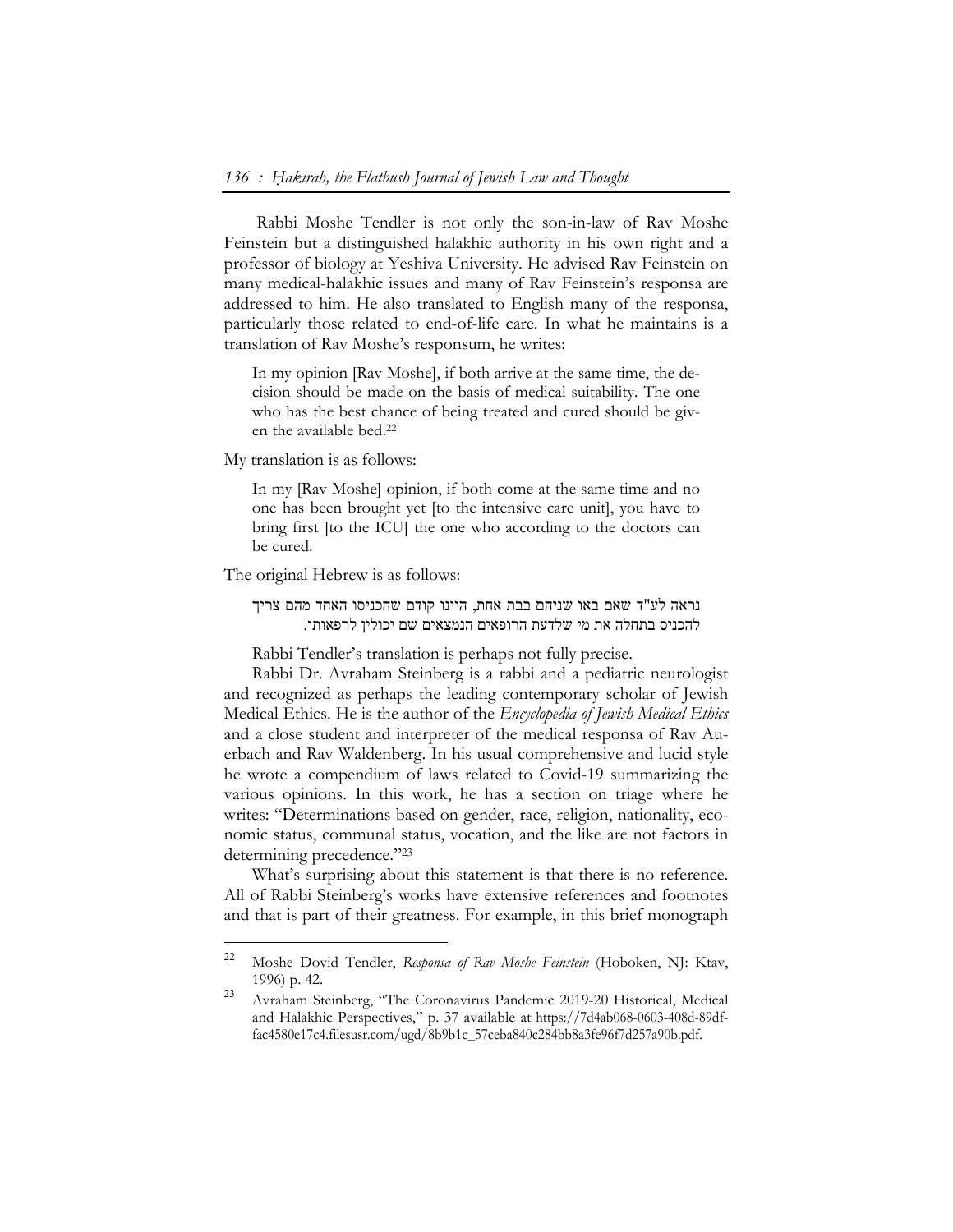on Covid-19 of 40 pages there are 225 references. However, there are many authorities who still maintain that we follow the priorities listed in *Horayot* and many decisors would rule that we would save a Jew before a non-Jew. This latter contention is so obvious that there was no need for the *mishnah* in *Horayot* to even mention it. It is also probably true that the majority of contemporary decisors rule that we do not follow the gender preference from *Horayot* but is far from unanimous and it is not clear at all that the majority of decisors would rule that religion is not a factor. I admit that it is difficult for these sentiments to be expressed in many contemporary circles and they go against many of our egalitarian impulses (which I certainly agree with), but I think in service of the truth and academic honesty they should be noted. In fact, on page 34 of the monograph he writes: "As a practical ruling, the greatest of the *poskim* in our generation have written that we are not accustomed to following this Mishnah." This statement is footnoted where he notes that Rabbi Wosner does not agree with this assertion. And thus his unequivocal statement on page 40 is all the more difficult to understand.

#### **Contemporary Decisors**

 $\overline{a}$ 

During the Covid-19 pandemic two contemporary decisors, Rav Asher Weiss from Jerusalem and Rav Hershel Schachter from New York, answered hundreds of questions related to Covid-19 in all areas of halakha in areas of ritual, mourning practices, Shabbat and holiday observance, and medical ethics. They consulted with each other and their students collated and published their responsa. They also both wrote on issues related to triage.

Rabbi Weiss accepts almost as a given the triage principles of level of danger and chance for cure. He writes:

We have to weigh two principles when we come to decide issues of triage, the level of danger and chance for cure. One should treat first the sicker patient who without medical care would be in immediate and grave danger to those patients who are not in immediate danger and we could care for them later if their illness progresses. And we should treat first the patient with the greater chance of cure then someone with a lesser chance. 24 (my translation)

<sup>24</sup> Asher Weiss, *Minḥat Asher* available here https://7d4ab068-0603-408d-89dffac4580e17c4.filesusr.com/ugd/8b9b1c\_93565e70a1fa495d8875452a579d1d0 6.pdf.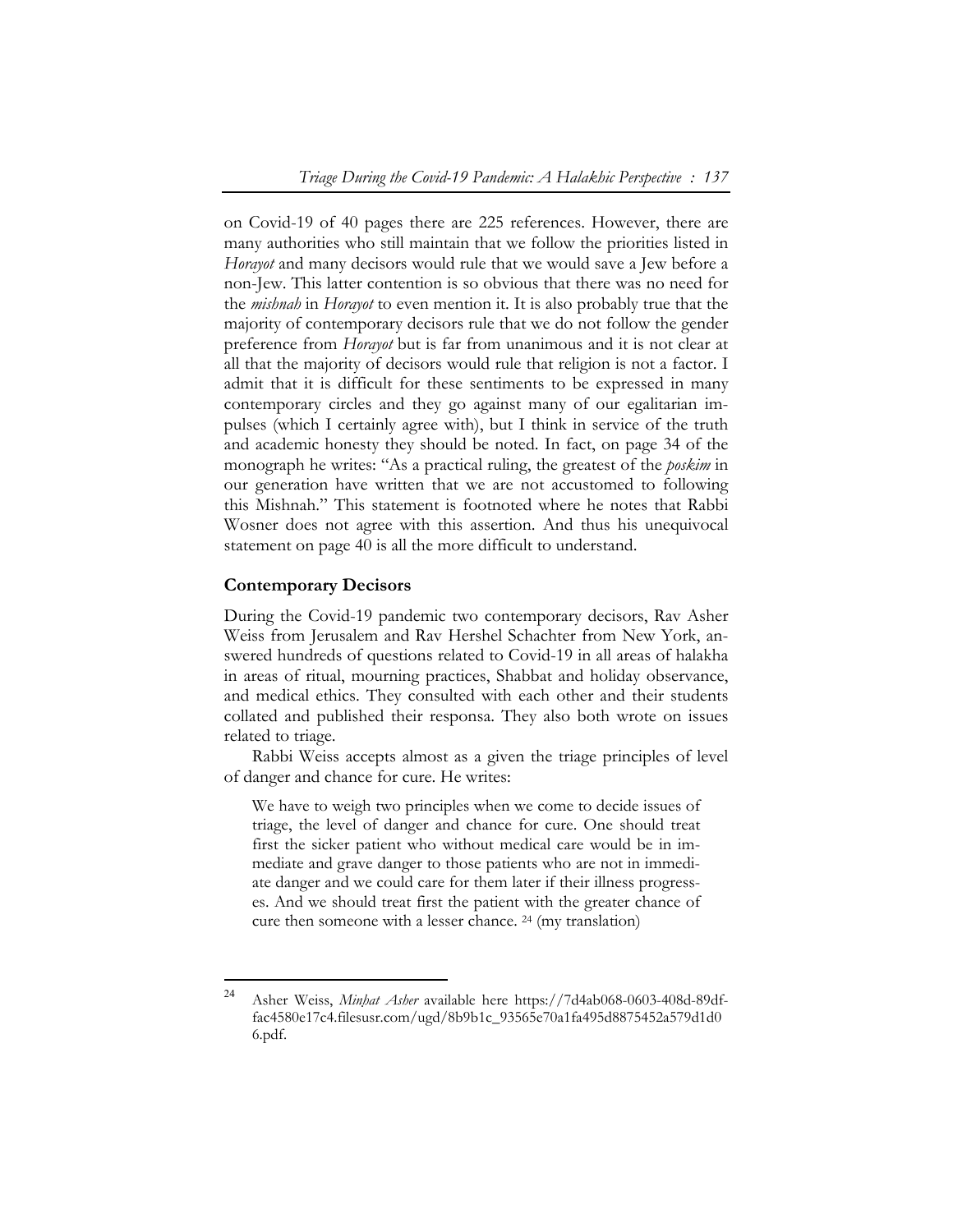The opinions of Rav Shlomo Zalman Auerbach written with great reservation have become almost obvious to Rav Weiss, so much so that he doesn't feel it necessary to even bring any halakhic sources or proofs for these positions.

 Rabbi Schachter penned an important responsum on triage in the time of Covid-19, which was twice revised and updated. He writes (my translation):25

In a case of two patients who arrive simultaneously to the hospital, and there is only one respirator available and we must decide to whom to give it: If one of them has an almost certain chance of being saved, or the other has only a doubtful possibility of being saved, it is obvious that we give preference to the patient with a very good chance of being saved as opposed to the other (see *Nishmat Avraham* to *Yoreh De'ah* 252:2). But if they arrived one after the other, and the first patient has already been connected to the respirator, even if he is an extremely old and ill patient with only a doubtful possibility of survival, and afterwards a young, otherwise healthy patient arrives in need of the respirator—in this case we cannot prefer one life over another [and we do not disconnect the elderly patient from the respirator to give it to the younger patient]. But if when the sick, elderly patient arrives we already know that in one or two hours, more young and otherwise healthy patients [coronavirus aside] will arrive, since this is the daily situation at this time, and it is clear that there are not enough respirators for all patients, thus we consider as if they arrived simultaneously, and we should not connect the sick, elderly patient to the machine [since we know it will imminently be required to save the life of a young person who has a much better prospect of long-term recovery and survival].

Rav Schachter has followed the approach of Rav Feinstein and Rav Auerbach in that the crucial point for prioritization of scarce resources is possibility of cure. However, it is not clear from Rav Schachter's responsum if age is an independent factor in triage decisions or if it is a marker for a worse outcome and is part of the risk-benefit calculation, similar to co-morbid conditions. In an addendum to the *teshuvah*, Rabbi Schachter clarified:

-

<sup>25</sup> Hershel Schachter available at https://7d4ab068-0603-408d-89dffac4580e17c4.filesusr.com/ugd/8b9b1c\_c43ae9f486e34ee88578fc8004107114.pdf.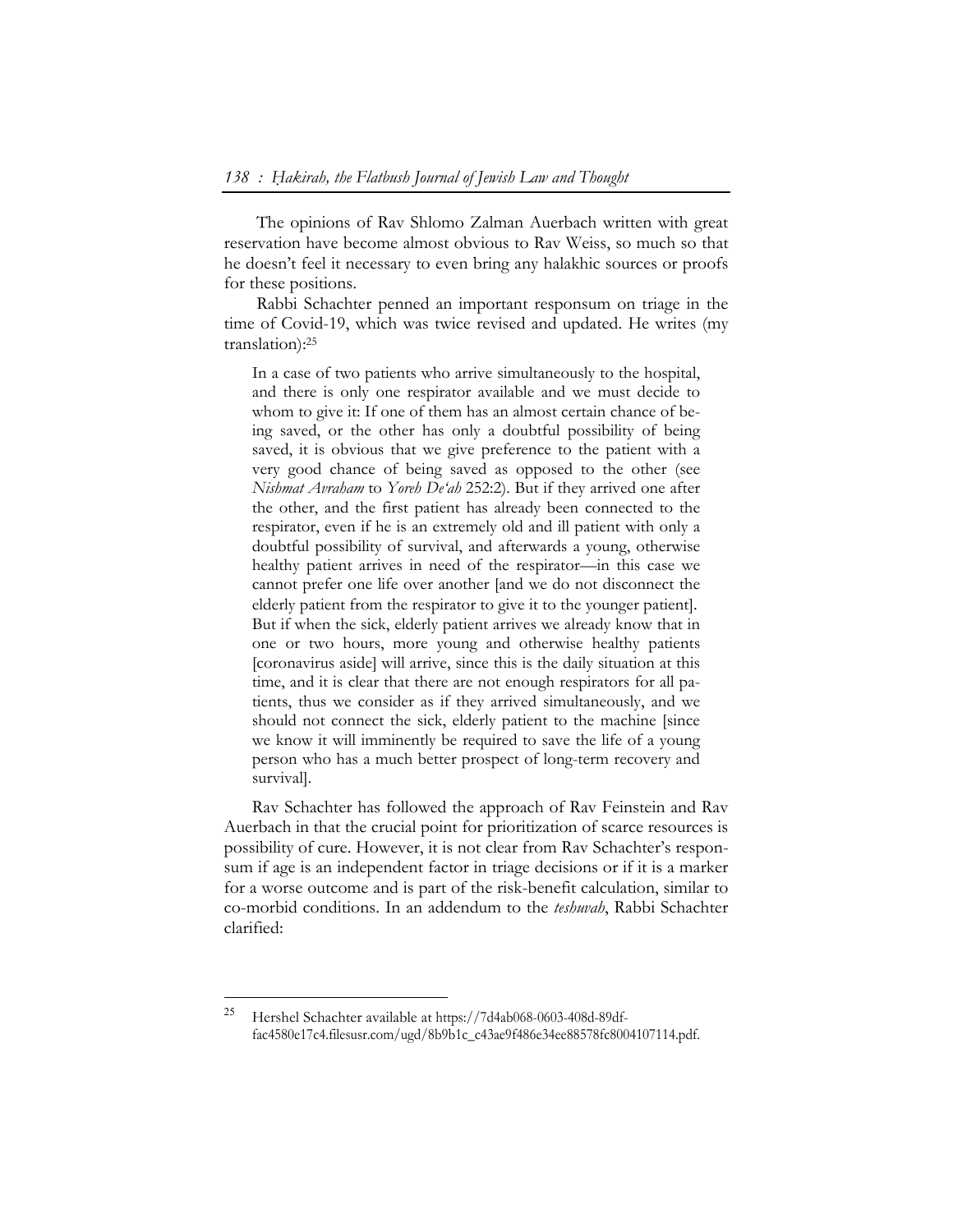Regarding an elderly patient even if the ventilator was beneficial, he will only be a *ḥayyei sha'ah.*

But this is also difficult to understand for why should the elderly person be considered a *ḥayyei sha'ah* if he or she survives corona unless he was alluding to a case where the elderly patient was dying from the outset. If it's the latter then it's hard to understand why age should matter, the crucial factor seems to be that the patient is going to die anyway. He also does not define what age is considered "elderly" for halakhic triage decision making. He allows physicians to hold a respirator for a brief time for a healthy young patient to arrive, like the opinion of Rav Waldenberg, but does not cite a source for this ruling. He does, however, describe a situation which unfortunately seems to have been likely in New York in these awful times—the near certain arrival of young and otherwise healthy people in need of immediate mechanical ventilation due to the Covid-19 virus.

Rav Schachter continues:

If the elderly patient was already connected to the respirator and then it became apparent that it was to no avail, [and] because many young people will arrive—then the correct course of action should be for the physicians to designate the patient DNR ["do not resuscitate"]. In a choice between initiating a new therapy for the elderly patient who has "coded," as opposed to treating a younger patient whose arrival is imminent, we should consider this a case of "they arrived at the same time," and we should prioritize the young, otherwise healthy patients. This is not considered a case of "setting aside one life for another." Because starting a new therapy for the old patient as opposed to treating the younger patient is also considered as if they came at the same time and we should prioritize the young healthy patients, and this is not considered as setting aside one life for another.

It is not clear what is the exact clinical response that Rav Schachter is referring to, and it would be hard to believe that one would be allowed to disconnect the elderly patient from the respirator, which most *poskim* consider to be an act of murder (with a possible exception of disconnecting the respirator in order to share it with another patient, which Rav Schachter discusses later in the responsum). A more accepted explanation is that non-continuous therapies would be allowed to be stopped, such as medications to increase the patient's blood pressure, dialysis, possibly administering antibiotics, or transferring the patient from the intensive care unit. It's not clear if Rav Feinstein would agree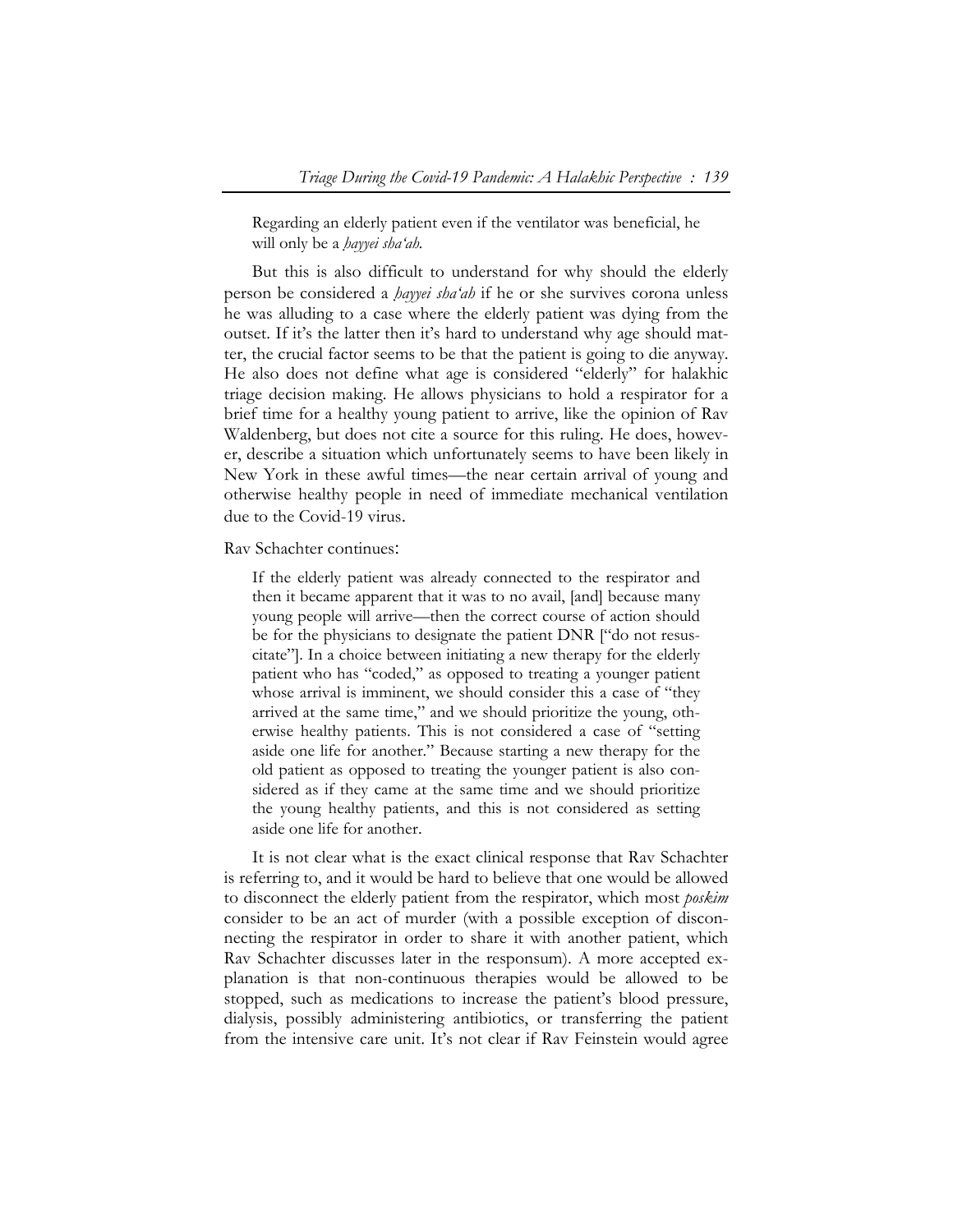with this approach because he felt that once the patient is admitted to the intensive care unit he has "acquired the place" and has rights to continuity of treatment. In the dire circumstance that Rav Schachter describes, in which there is an immediate need for a respirator for a young patient with an excellent chance of survival, the question arises whether one can disconnect the elderly terminal patient from the respirator and use non-invasive ventilation (BiPAP) to sustain the patient in order to give the ventilator to the young patient.26

#### **Prognosis**

 $\overline{a}$ 

As we have seen, the prognosis of the patient and the likelihood for treatment success plays a major role in the decision making of contemporary decisors. It is important to understand that prognosis as it relates to an individual patient does not only depend on the severity of the current illness but also on the patient's health status and chronic medical conditions. A patient with underlying cardiac or respiratory disease will have a worse prognosis than a healthy patient of the same age and gender. However, in many instances health status is directly related to socioeconomic status. A poor person or a person of color of the same age and gender is more likely to suffer from more chronic health conditions than a rich or white person. There are many known reasons for these disparities and inequalities such as lack of adequate health insurance, access to care, systemic racism, and others that are not defined yet. The implication of this finding is that if we triage solely based on prognosis, people from lower socioeconomic groups and people of color are doubly discriminated against. They have more chronic conditions which lead to increased morbidity and mortality and will have lower priority when it comes to the allocation of scarce resources. The critical question before contemporary rabbinic authorities is whether this understanding of prognosis should play a role in halakhic decision-making relating to triage. Should we deemphasize prognosis as a determining factor, like many decisors do in relation to age, and adopt an approach based on "who says your blood is redder than mine" and human equality?

<sup>26</sup> It is important to note that both Rav Feinstein, *Iggerot Moshe, Ḥoshen Mishpat* II:75, and Rav Auerbach, *Minḥat Shlomo* #86 second edition maintain that age should not be a criterion in triage decisions.